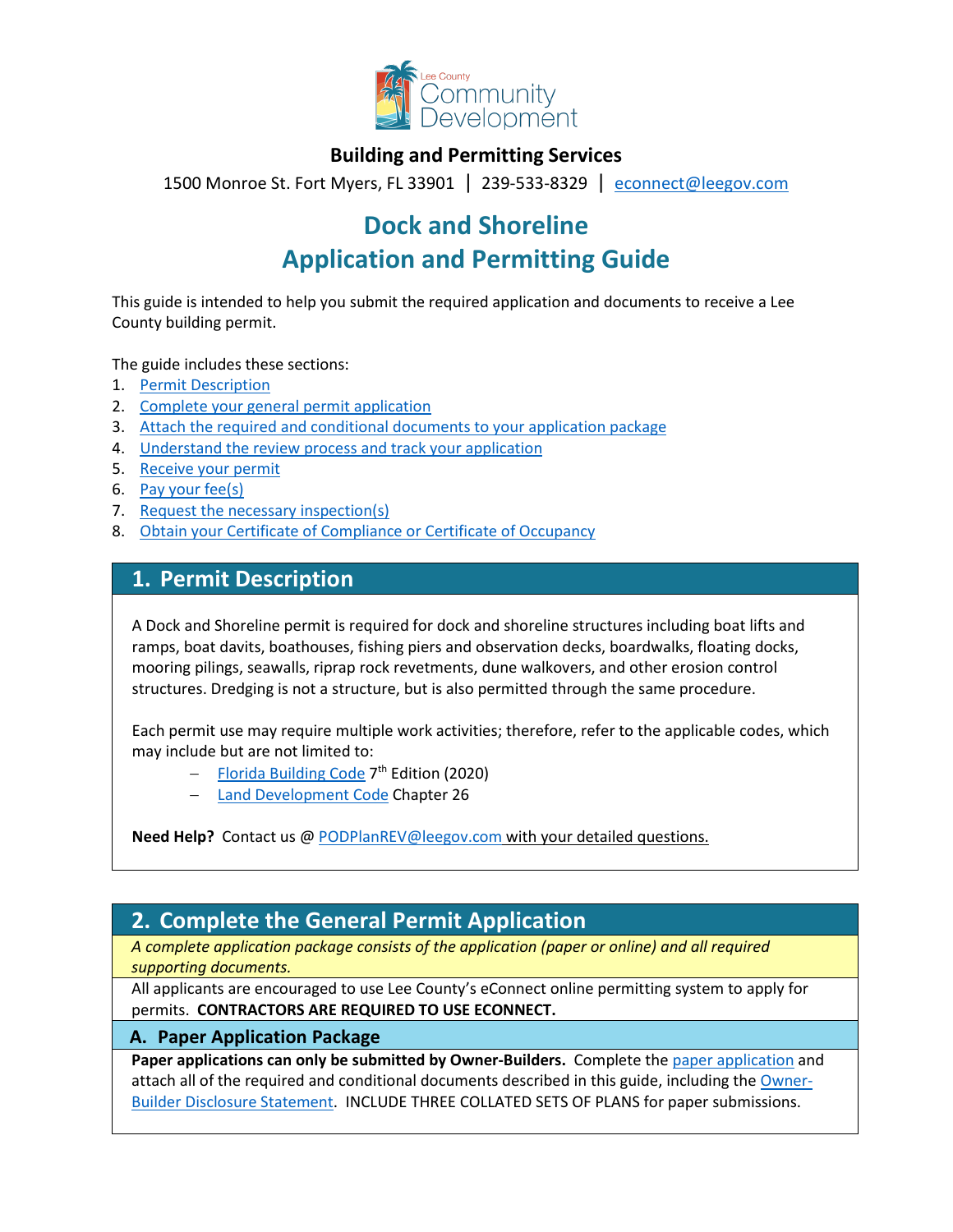#### **Dock and Shoreline Application and Permitting Guide**

A paper application package must be submitted in person to the Building Department. The office is located at the Lee County Public Works Building, first floor, 1500 Monroe St., Fort Myers, FL 33901.

#### **B. eConnect Application Package (Electronic Submission)**

#### **Register for eConnect**

To apply for a Lee County permit online, you must first register at [eConnect.](https://accelaaca.leegov.com/aca/) Instructions for **New Users: Register for an Account** are included on the eConnect login page.

Review th[e eConnect Users Guide](https://www.leegov.com/dcd/Documents/eServ/eConnect/eServicesGuide.pdf) for more details about using eConnect.

Also see **eConnect Instructions** highlighted throughout this guide.

#### **eConnect Steps**

Once you have logged into [eConnect,](https://accelaaca.leegov.com/aca/) select the *Permitting* menu to *Create an Application*. Review the general disclaimer terms and select the checkbox to *Continue Application*.

#### **1. Select a Record Type**

On the *Select a Record Type* screen, select **Other** >> **Dock**. Or search on the term *Dock*. Select the radio button and *Continue Application*.

- **2. Provide the Property Information** (\* indicates required fields) to identify the property for which the permit will be used. Lookup the property information using one of the options below, then click *Search:*
	- Address (using the required fields Street No., Street Name); or
	- Parcel (using Parcel Number).

**eConnect Instructions:** If multiple addresses are found, they will be displayed in the *Address Search Result List.* Use the radio button to select the desired record, then click *Select.*

Once search results are displayed, the other fields on the screen will automatically populate. Review information for accuracy and *Continue Application.*

#### **3. Applicant and Contacts**

If a licensed contractor is providing the service for this permit, they must have either a Stateissued license registered with Lee County or have a Lee County-issued certificate of competency. Both require a current Certificate of Insurance for liability and workers' compensation AND/OR a current workers' compensation exemption status with the State of Florida. Verify Lee County contractor registration at [Contractor Search](https://www.leegov.com/dcd/ContLic/ActCont) or contact Contractor Licensing at [ContractorLicensing@leegov.com](mailto:ContractorLicensing@leegov.com) or 239-533-8895.

Note: If the applicant is an owner-builder and not a licensed contractor, a[n Owner-Builder](https://www.leegov.com/dcd/PermittingDocs/OwnerBldrDisclosure.pdf)  [Disclosure Statement](https://www.leegov.com/dcd/PermittingDocs/OwnerBldrDisclosure.pdf) must be attached to the application.

To associate the Applicant and Contact(s) with the permit application, use either: *Select from Account* or *Add New*.

Note: The Applicant listed in eConnect will receive all notifications from the County related to their application.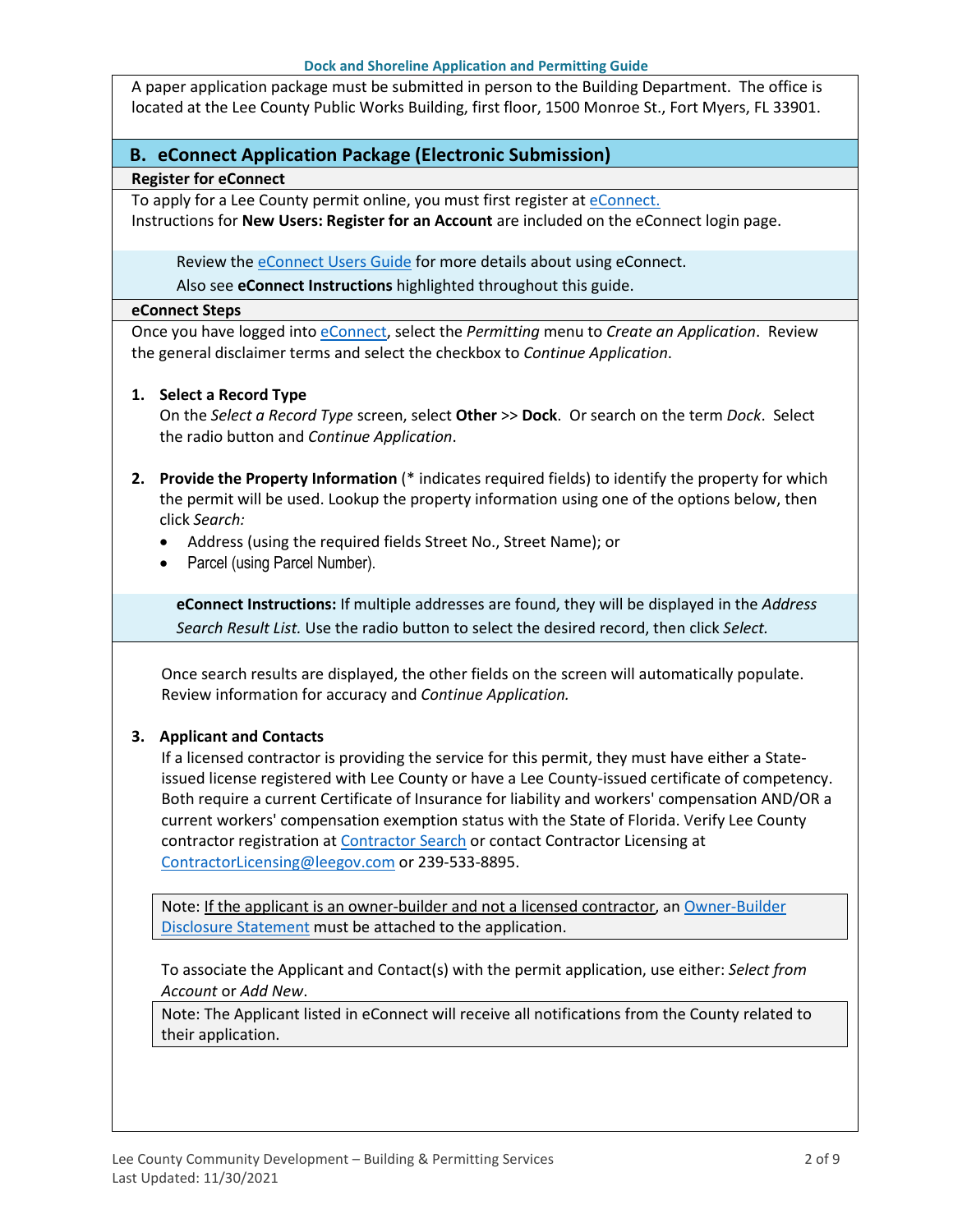#### **4. Project Detail Fields**

Complete all applicable fields. An explanation of certain fields has been provided below for your reference.

- **Project Name:** What is the name of the project?
	- For Commercial Projects input the Project's Business Name (associated with the Business License) as the Project Name
	- For Residential Projects input the name of the community/subdivision or city as the Project Name
- **Brief Description of Proposed Work:** Provide enough detail for the reviewer to understand the permit-related details of the project and *Continue Application.*
- **Type of Permit:** Select the solar equipment type.

(Options: *Boathouse, Boatlift, Boatramp, Davits, Dock, Dredging, Dune Walkover, Fishing Pier\Observation Deck, Manatee Payment Only, Other, Repair Deck Repair Other Retaining Wall Rip Rap Seawall, Wetland Boardwalk*)

- **Type of Use:** (Options: *1&2 Family, Commercial, Multi-Family Residential)*
- **Private Provider Plan Review**: Is the plan being reviewed by a private provider? If yes, the Private Provider Compliance Affidavit and Notice to Building Officials of the Use Private Provider form must be submitted with this application. [Notice to Private Providers](https://www.floridabuilding.org/fbc/committees/Private_Providers/Private_Providers.htm) (Options: *Yes* or *No*).
- **Private Provider Inspections**: Will the project be inspected by a private provider? Note: Private Provider Inspections are required if electing to use Private Provider Review services.

(Options: *Yes* or *No*).

- **Master #:**
- **DO#:** Development Order number
- **Directions:** Provide directions to the property and the specific structure being permitted.
- **Additional Requirements:**
- **Area of Construction:** Area of Construction (Sqft)
- **Type of Roof:**

(Options: *Built Up, Cedar Shake, Concrete Tile, Fiberglass Shingle, Max: Tile, Metal, Modified, Multiple Types, NO DESCRIPTION, Rolled Roofing, Shingle over Shingle, Single Ply, Urethane Coating*)

• **Waterbody Type:**

(Options: *Manmade, Natural Waterbody*).

- **Job Value:**
- **Seawall/Retaining Wall Length (Linear Ft):**
- **Number of Watercraft Slips:**
- **Electrical Permit Required:** (Options: *Yes* or *No*).
- **Fire Suppression:** (Options: *Yes* or *No*).

#### **5. Attachments/Documents**

- For Electronic Submittals: In the *Attachments* window, *Add* the required and conditional documents.
- For Paper Submittals: Provide the completed application, the Owner Builder Disclosure Statement and any other required and conditional documents.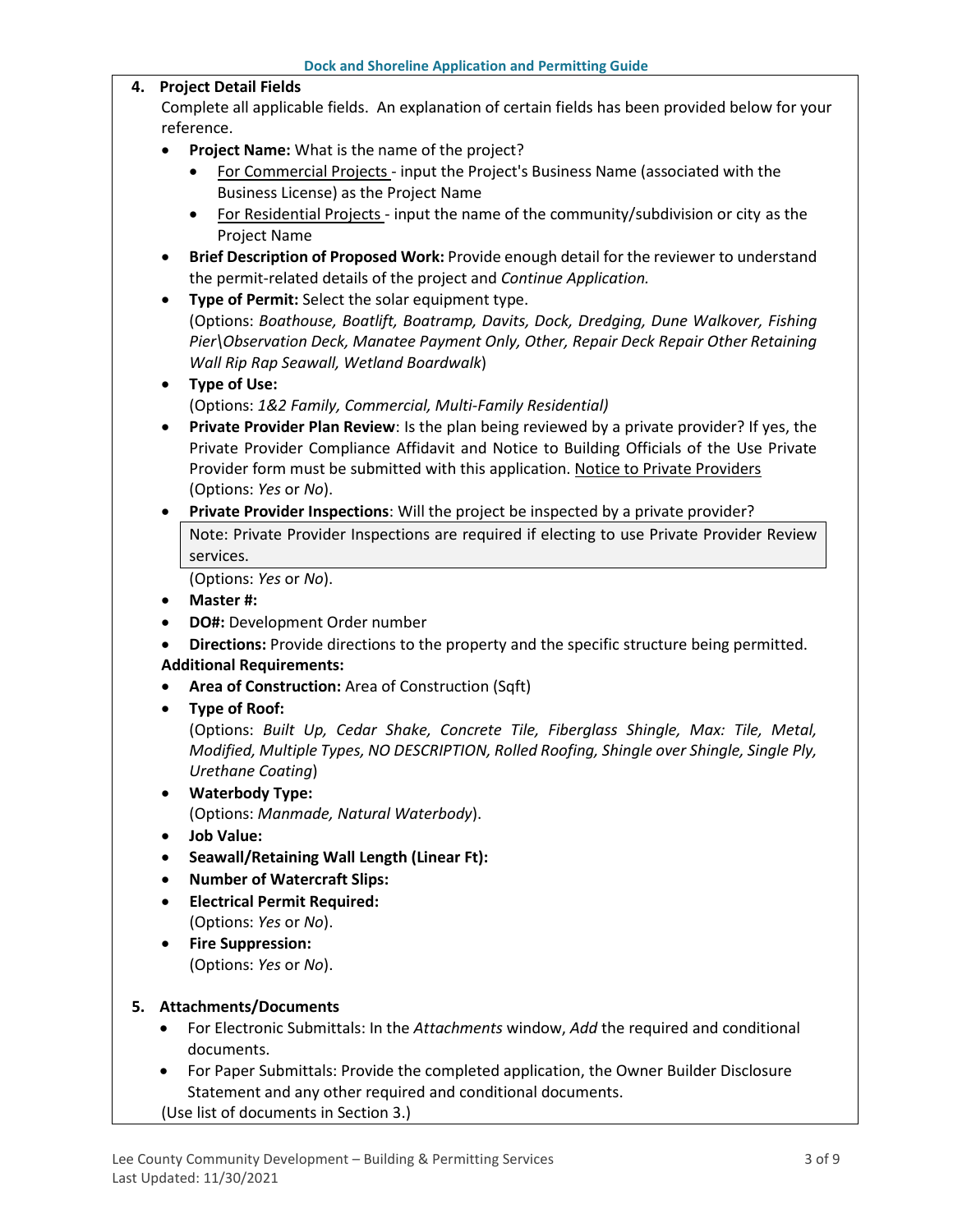## <span id="page-3-0"></span>**3. Attach Required and Conditional Documents**

*Notice: Lee County may request additional supporting documentation to process the permit. Additional restrictions applicable to this property may be found in public records, and there may be additional permits required from other governmental entities such as water management districts, state or federal agencies.*

#### **Required Documents**

#### **1. Site Plan / Plot Plan**

- Prepare to include a site plan drawn to scale and with an accurate boundary line survey. Submit a site plan that shows:
	- Property boundaries;
	- Width of parcel at waterbody;
	- Width of waterbody;
	- Description of shoreline, including vegetation;
	- Existing structures in or adjacent to waterbody;
	- Distance proposed structure extends into waterbody with setbacks from side property line shown;
	- Mean low water depth (MLW) for any boat slips proposed in a natural waterbody (river, gulf, etc.); and
	- Flood hazard areas, floodways, and design flood elevations for the site.

**Tips:**

- A property boundary survey works well as a base map for the site plan.
- Paper submissions must include three (3) copies.

#### **2. Construction Drawing**

Prepare construction plan drawings which must include all measurements necessary to compute dimensions, including square footage of all proposed structures. The construction drawings must include the size and type of materials to be used. Examples of materials that require specifications include pilings (length/diameter), dimensional lumber, fasteners (bolts/nails) and size/quantity of steel in concrete.

**Tips:**

- The drawings must show the location of the back flow prevention device;
- Show how project code compliance is being met;
- All construction drawings associated with commercial, industrial, or multi-family projects must include sealed construction drawings by a professional engineer (P.E.) or registered architect; and
- Paper submission must include three (3) copies.

#### **Conditional Required Documents**

#### **3. No Rise Certificate**

If work is being done within a regulatory Floodway and involves land disturbing activity (e.g. moving dirt), including fill, new construction, substantial improvements, and other development, an analysis is required showing that the proposed work will not increase the base flood elevation. The analysis (known as a No-Rise or No-Impact Certification) is to be submitted, reviewed, and subsequently approved by the Floodplain Administrator. This analysis must be signed and sealed by a Florida licensed engineer and is to be submitted with the Site Plan. Please review this website for more information:

<https://www.leegov.com/dcd/flood/firm/zones/regulatoryfloodway/>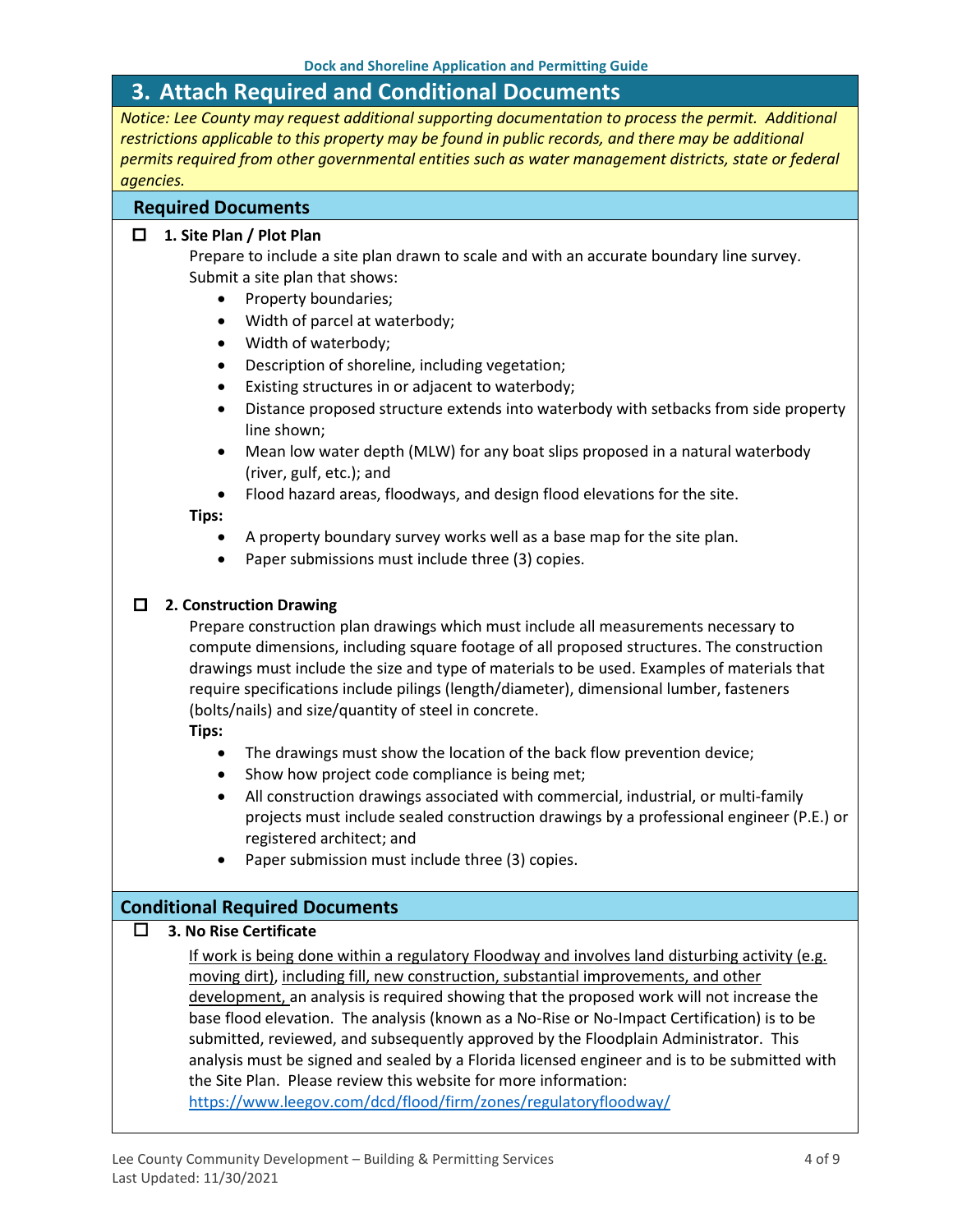#### **Dock and Shoreline Application and Permitting Guide**

To determine if the parcel for your worksite is in a Floodway, go to the LeeSpinS website [\(https://leegis.leegov.com/LeeSpInS/\)](https://leegis.leegov.com/LeeSpInS/); search by STRAP #, Folio ID, Owner, or Address – results returned with icons across the bottom; click on the Flood Info icon; then click on Flood Info to retrieve a report; in the 3<sup>rd</sup> column of the FIRM Floodway row you will see either 'FLOODWAY', 'OUTSIDE FLOODWAY', or the name of a Municipality (such as 'City of Fort Myers'). FLOODWAY means that your parcel is in a Floodway; OUTSIDE FLOODWAY means that your parcel is not in a Floodway; and the municipality name means that you will need to contact that municipality to determine if your worksite is in a Floodway. You may also see a percentage (%) next to FLOODWAY or OUTSIDE FLOODWAY. These numbers show the percentage of the parcel that is in, or out of, the Floodway.

Lee County contact information: (239) 533-8585



Municipality contact information:

- City of Bonita Springs (239) 444-6150
- City of Cape Coral (239) 574-0553
- City of Fort Myers (239) 321-7925
- City of Sanibel (239) 472-3700
- Village of Estero (239) 221-5036
- Town of Fort Myers Beach (239) 765-0202

#### **4. Owner-Builder Disclosure Statement**

If the installer is not using a licensed contractor and will act as an owner-builder, submit an [Owner-Builder Disclosure Statement.](https://www.leegov.com/dcd/PermittingDocs/OwnerBldrDisclosure.pdf)

#### **5. Development Order Review Information**

If proposed work is commercial, industrial, or multi-family, a development order (DO) or limited development order (LDO) is required. Contact Development Services at (239) 533- 8585. If proposed work is part of an approved development order (DO or LDO) provide one (1) copy of the approved DO plans.

#### **6. Proof of Ownership**

If the ownership information on the permit application does not match the property owner information on the Lee County Property Appraiser's website [\(http://www.leepa.org\)](http://www.leepa.org/), submit proof of ownership, for example, a recorded Warranty Deed.

#### **7. Setback Agreement**

If acknowledgement is required from adjacent property owners, submit th[e Dock and](https://www.leegov.com/dcd/PermittingDocs/DockSetbackAgrmt.pdf)  [Shoreline Structure Setback Agreement](https://www.leegov.com/dcd/PermittingDocs/DockSetbackAgrmt.pdf).

### **8. Permission Letter from Owner / HOA**

If the project is being done by a tenant or on property regulated by a home owners association, submit a letter verifying the owner or HOA's permission to proceed. It must include:

- − Address of the project site;
- − Type of work/permit that is being requested;
- − Statement that the owner or HOA approves of the work/permit being done and gives permission to tenant/contractor to do the work;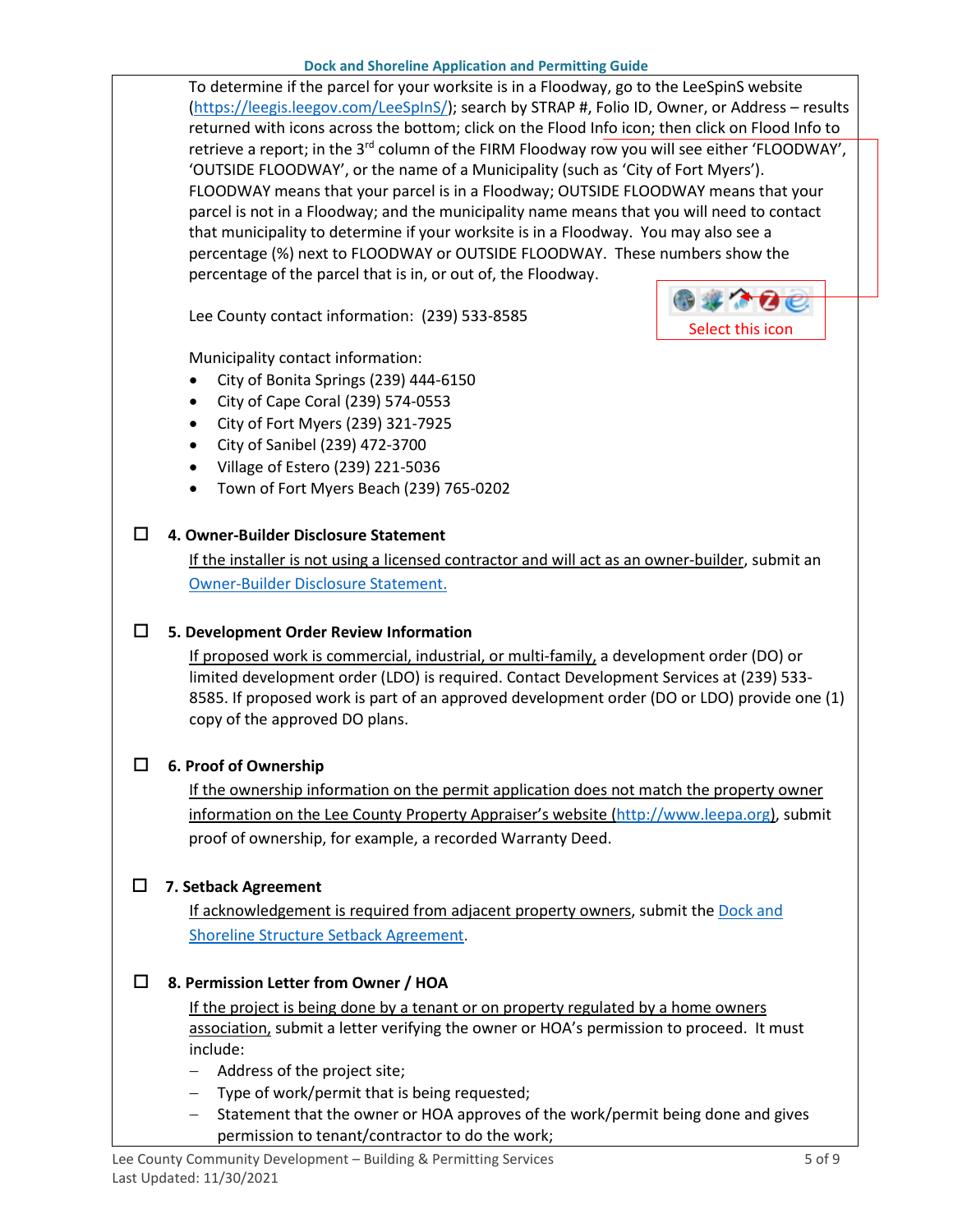Permit number if already available; and

− Signature of property owner or authorized HOA official.

**Tips**:

Condo or homeowner associations usually have their own form for this permission process.

#### $\Box$  9. Dock Authorization / Exemptions

Submit authorizations or exemptions required for new docks from:

- − DEP (Department of Environmental Protection);
- − ACOE (Army Corps of Engineers);
- − SWF-WMD (Southwest Florida Water Management District).

Structures or repairs of structures require written authorization or exemption from:

- − U.S. Army Corps of Engineers (ACOE);
- − Florida Department of Environmental Protection (DEP).

#### **Tip:**

Under an agreement executed in 1998, the DEP has received delegation of authority to issue specific ACOE approvals. The Fort Myers Office of the DEP is located in the State Office Building, 2295 Victoria Avenue, Office 364 at (239) 344-5600.

#### **10. Additional Permits required by Plan Review**

If additional permits are required by Plan Review, you will be advised by the reviewer.

#### **11. Cross Section Diagram for Dock**

If the project includes a dock, provide a cross sectional diagram of the dock showing the pilings, framing decking, bolting, dimensions / sizes of materials and hardware.

#### **12. Certified Sealed Survey with Coastal Construction Zone Lines and Flood Zone Requirement**

If the project includes property lines extending out into the water that change direction, that may be perpendicular to a seawall, or that may be on an angle for ends of canals (for example, property lines may run perpendicular to a natural channel and on an angle from the shoreline, which effects side setbacks, building areas, and / or distances out for ingress or egress to adjoining properties), a signed and sealed Riparian Survey may be needed to show ends of canals, pie shaped lots, corner lots, and setback variation. This may also be addressed using an 'as built' survey.

#### **13. Electrical Diagram**

If there is going to be any electric on a commercial dock, an electrical diagram is required. **Tip:** Show electrical connections, along with the source of electricity.

#### **14. Historical District or Property Architectural Review Documentation**

If the project is within a Historic District or is a Designated Historic Property, follow the regulations for **Designated Historic Districts** on the Lee County website. Please contact [DCDHistoric@leegov.com](mailto:DCDHistoric@leegov.com) if you have questions.

#### **15. Vegetation Removal Permit**

If the project is on property in unincorporated Lee County that is over 5 acres, over 2 acres on Pine Island, or any property on a barrier island, then a permit is required for the removal of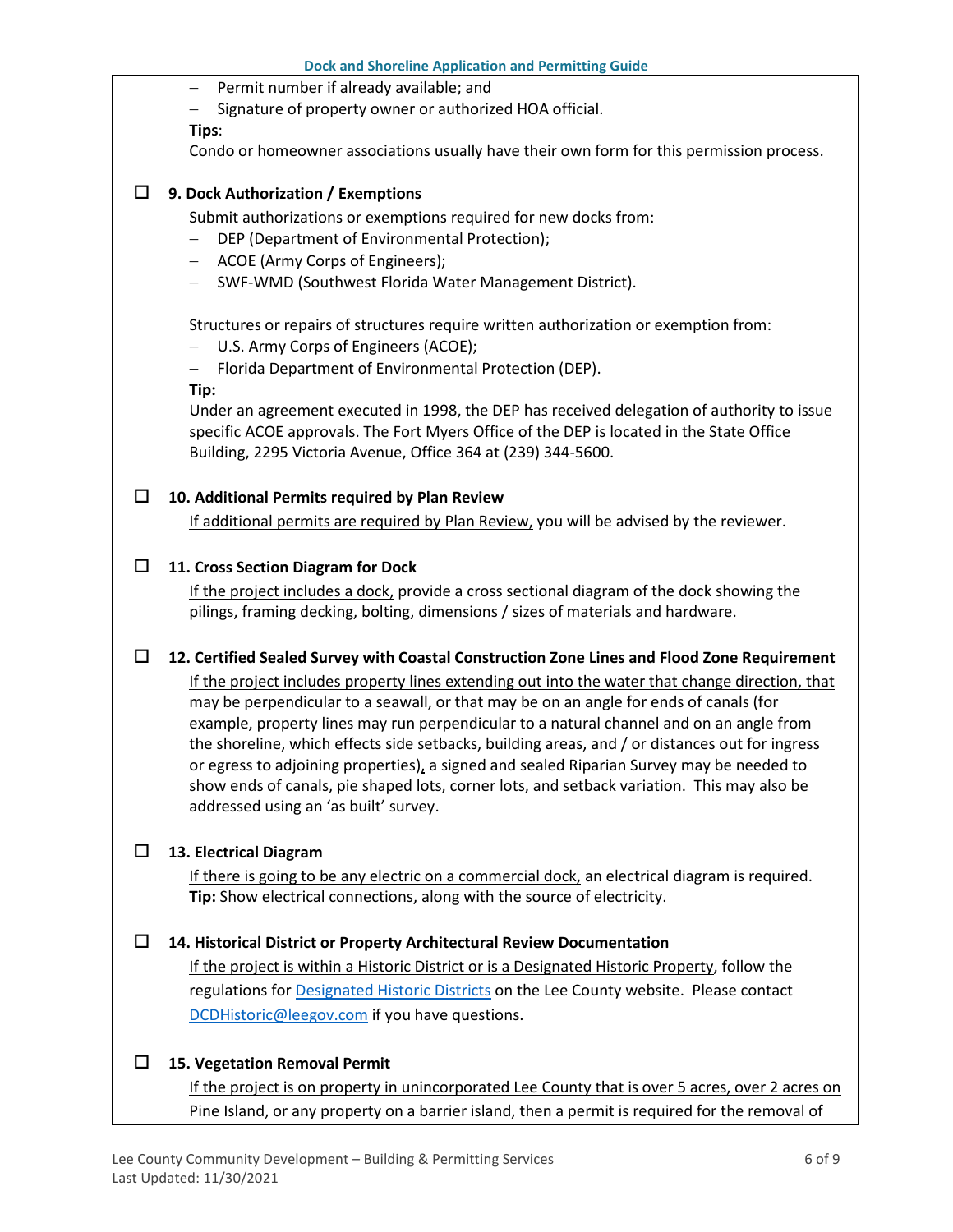vegetation and protection of endangered species. For more information, please review the [Environmental Sciences](https://www.leegov.com/dcd/es) section of the website and [Application Information and Authorization](https://www.leegov.com/dcd/es/apps)  [Letter.](https://www.leegov.com/dcd/es/apps) Please contac[t PODEnvVeg@leegov.com](mailto:PODEnvVeg@leegov.com) if you have questions.

#### **16. Notice of Commencement submitted to Lee County Clerk**

If project value is \$2,500 or more, submit the completed [Notice of Commencement](https://www.leegov.com/dcd/PermittingDocs/NoticeofCommencement.pdf) to the Lee County Clerk of Court to provide notice that improvement will be made to a real property. **Permit cannot be issued until this notice is recorded with the Lee County Clerk of Court. Tip:** Complete this as soon as possible; the lack of a Notice of Commencement submission commonly holds up issuance of the permit.

## <span id="page-6-0"></span>**4. Understand the Review Process and Track Your Application Completeness Check**

When the application package is first received, it is reviewed for completeness to determine that the general application is complete and that all required documents, signatures, and seals are attached. If the package is incomplete, the applicant must provide missing information before the application package can be forwarded for review.

#### **Application Review**

Complete applications are forwarded to multiple functional areas for review.

- eConnect applications can be reviewed simultaneously by the required reviewers.
- Paper applications are reviewed by one person at a time and must be physically handed off among the required reviewers.

Applicants can use [eConnect](https://accelaaca.leegov.com/aca/) at any time to track the progress of the application record through the process, for both Electronic and Paper submittals.

**eConnect Instructions:** Search for your permit application using *My Records*, the *Global Search* or the *Search Applications* under the *Permitting* menu. Click on the record number for your permit application to see the Records Status, Conditions and Record Details.

#### **Notice of Rejection**

If applicable, the final reviewer consolidates all comments and an email notice is sent to the applicant.

**Rejection Notice:** A rejection notice will be sent to the applicant with specific points of failure that must be corrected and resubmitted for approval. Applicants have 30 days to address the points of failure and to resubmit information and documentation. A cover letter addressing the points of failure is required with the resubmittal.

- **Resubmitting an Application via eConnect:** To update the required information and to ensure correct versioning in eConnect, **attachments that are resubmitted should have the same file name as the original.**
- **Resubmitting a Paper Application:** Bring updated documentation to the first floor of the Lee County Public Works Building, 1500 Monroe St., Fort Myers, FL 33901.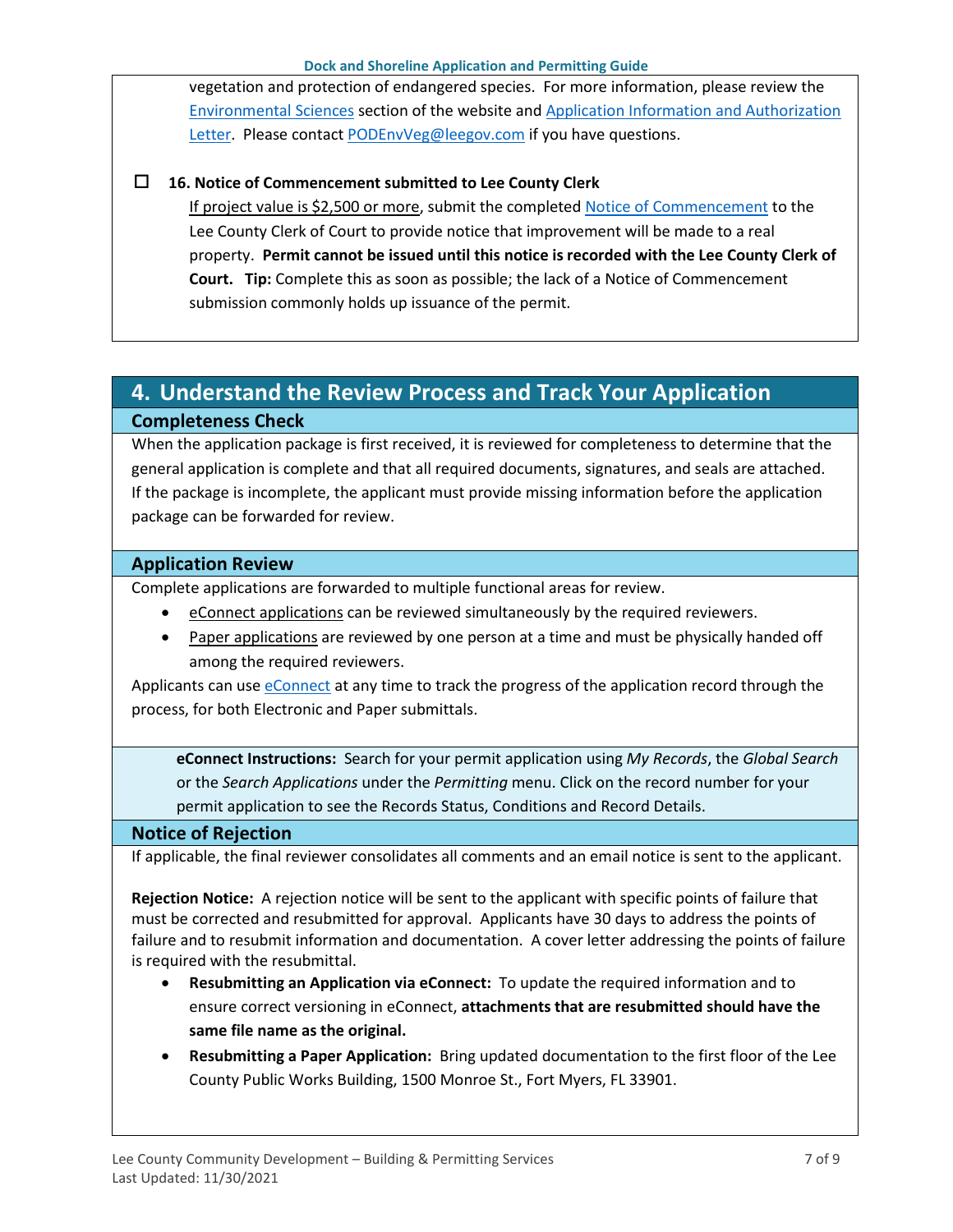#### **Notice of Approval**

**File Verification - Notification**: Staff completes a final document review to determine any outstanding documents and invoice all applicable fees. The "Ready Sheet" outlining outstanding fees and required documents is emailed to the applicant.

### <span id="page-7-0"></span>**5. Receive Your Permit**

Applicants who applied electronically may access their permit(s) and approved plans from [eConnect.](https://accelaaca.leegov.com/aca/)

**eConnect Instructions:** Search for your permit application using *My Records*, the *Global Search* or the *Search Applications u*nder the *Permitting* menu. Click on the record number for your permit application, and select *Attachments.* All documents will be listed. Choose the *Actions*  drop-down to review document details. Click on the document name to open or save.

For Paper Applications: The permit and approved plans are issued in person at the Lee County Public Works Building, 1500 Monroe St., Fort Myers, FL 33901.

Note: Owner-Builders are required by Florida Statute to **personally appear** at the Lee County Public Works Building, 1500 Monroe St., Fort Myers, FL 33901 to sign for the building permit regardless of how it was submitted.

Issued permits must pass at least one inspection within 180 days from issuance or the permit will expire.

## <span id="page-7-1"></span>**6. Pay Your Fee(s)**

All payments must be received prior to scheduling an inspection.

#### **Payment Options:**

- Make payments through [eConnect](https://accelaaca.leegov.com/aca/)
- Deliver the payment in person to the Lee County Public Works Building, 1500 Monroe St., Fort Myers, FL 33901
- Make a credit card payment by phone, 239-533-8997, option  $*$ .

**Cash is not accepted**; please pay by credit/debit card, check, eCheck, or money order.

**eConnect Instructions:** Search for your permit application using *My Records*, the *Global Search,* or the *Search Applications* under the *Permitting* menu. Click on the record number for your permit application, select the menu option for *Payments* >> *Fees,* then click *Pay Fees* button, review fees, select *Continue Application*, enter your payment information and click *Submit Payment*.

## <span id="page-7-2"></span>**7. Request Inspection(s)**

Reference the issued permit for a list of the required inspections.

When ready, applicants may request inspections through [eConnect,](https://accelaaca.leegov.com/aca/) as well as by calling the [Automated Inspection System,](https://www.leegov.com/dcd/BldPermitServ/Insp/AutoInsp) 239-533-8997.